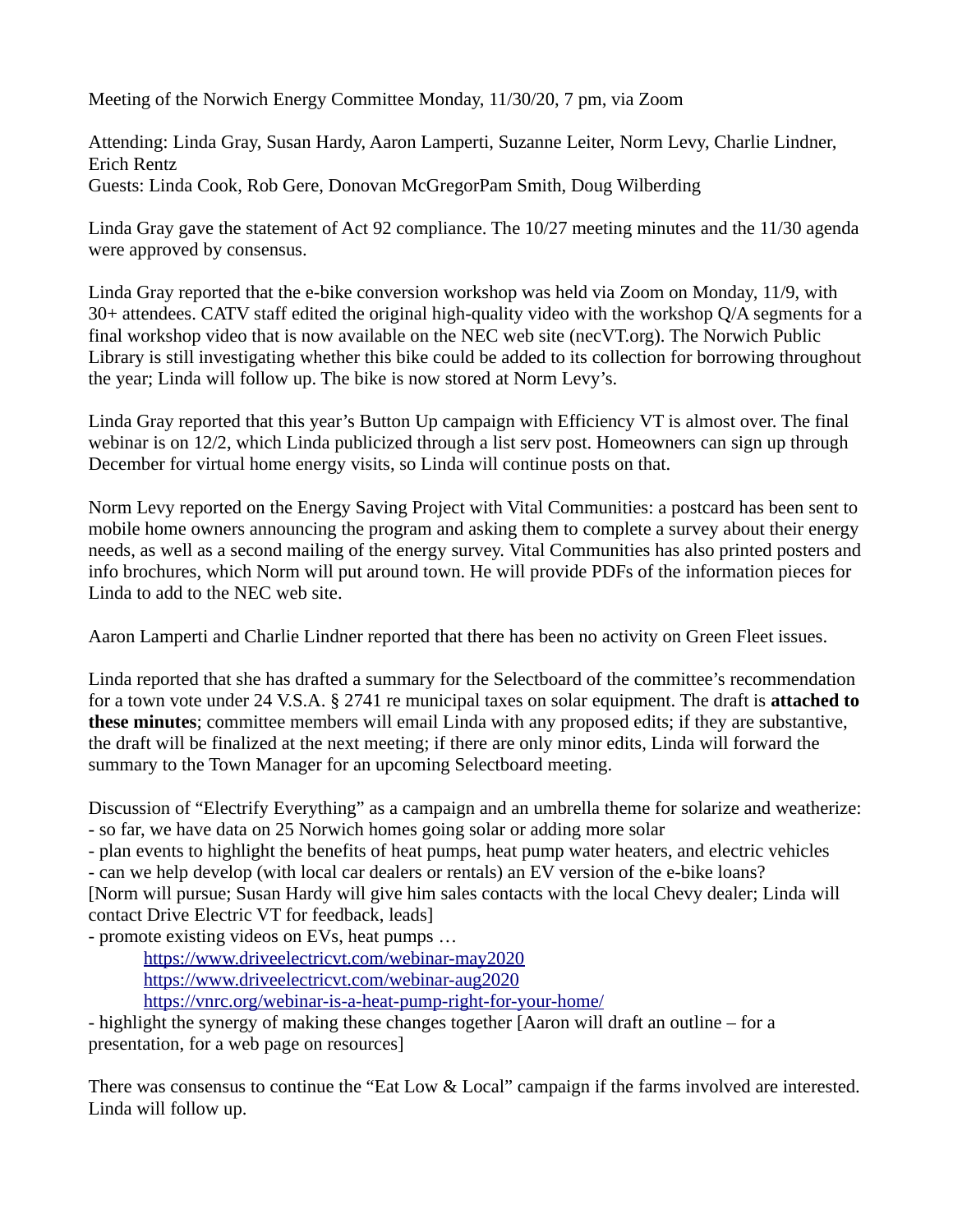Linda described an initiative by Norman Miller for purchasing a small, long-vacant house at 296 Turnpike Road, and renovating it as a nature center, meeting house, and energy demonstration project. Norman is looking for a statement of support from the Energy Committee; there was consensus for Linda to get back to him with these three points: confirmation that the committee could (postpandemic) use a meeting place several times each year for various outreach campaigns; committee members would volunteer to advise on good energy approaches for the building renovation once funding has been lined up; and we would ask to be kept up to date on progress on the project.

Other business, announcements: the online VECAN conference starts with an all-morning session on 12/5, and two lunch-hour sessions Monday 12/7 and Friday 12/11 (and a REV session on 12/9 morning)<https://vecan.net/conferences/13th-annual-vecan-conference-2020/>

There was no public comment/correspondence.

The next regular meeting will be Tuesday, December 22, 7 pm, via Zoom.

submitted by Linda Gray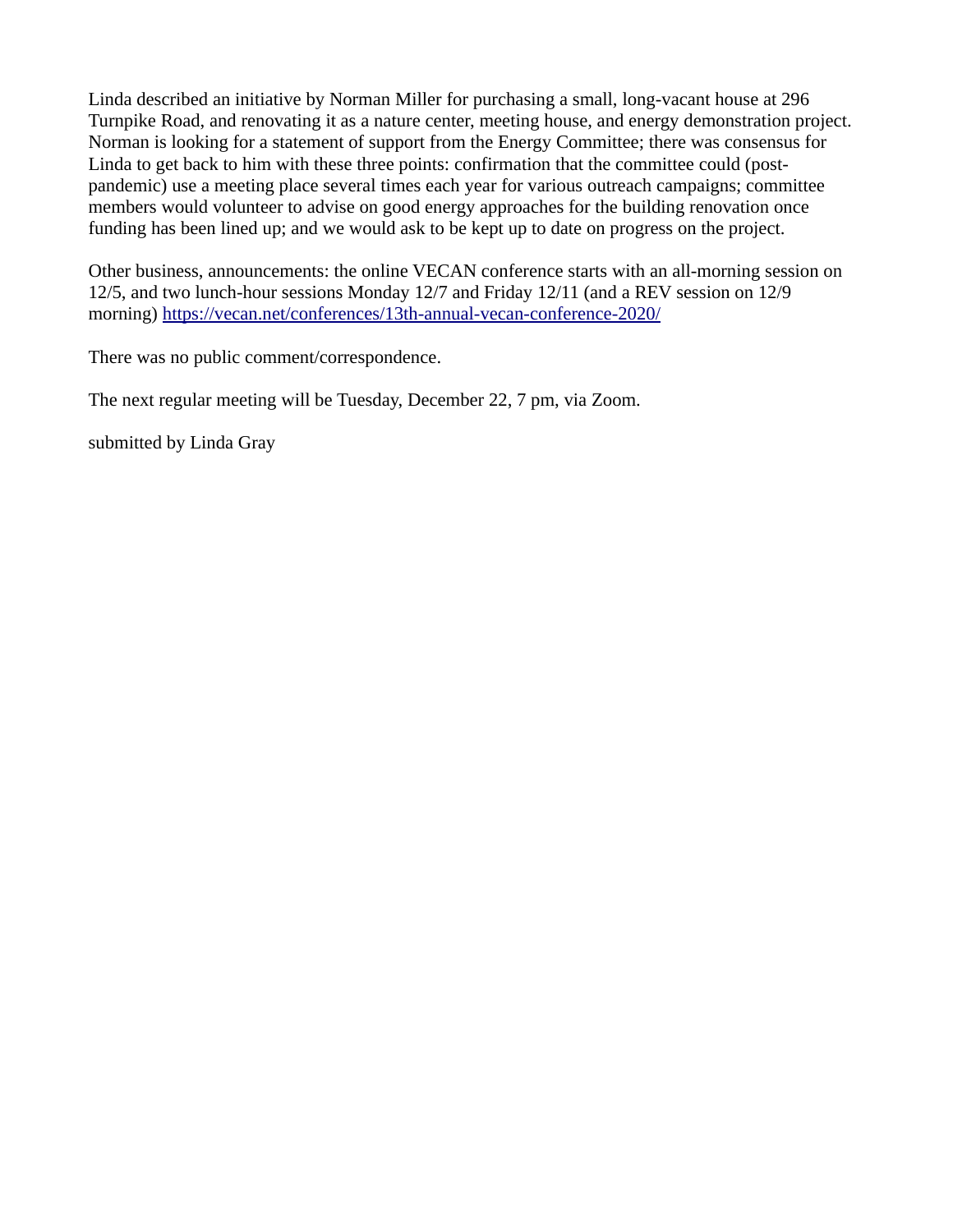# TO Norwich Selectboard FROM Norwich Energy Committee Recommendation for Town Meeting 2021 vote on municipal taxation of solar

#### RECOMMENDATION

That the Selectboard begin consultation with town attorneys to draft language for an article on the Town Meeting 2021 warrant asking voters to provide general authority to the Selectboard to enter into contracts with developers of solar projects in Norwich, to set their municipal taxes as close to \$0 as possible.

#### BACKGROUND

This year, town Listers interpreted a tax exemption for solar installations, passed by a vote of the town in 2007, as applying only to on-site residential solar equipment. The Listers imposed taxes on the solar equipment of two solar arrays built in 2019 (150-kW and 500-kW).

This puts a tax burden on existing and potentially new community solar installations, which provide residents a practical and affordable off-site option for home solar, as well as providing local solar power for our commercial and municipal users.

It also undermines the objectives of the Town Plan's energy section, to shift the town's energy use to renewable sources, and to increase the amount of renewable energy produced in the town.

Preliminary communications with attorney Robert Fletcher confirm that a mechanism for the Town to implement a no-tax policy for local solar equipment is for the town to enter into a contract to stabilize any solar installation's taxes pursuant to 24 V.S.A. § 2741.

We recommend a prudent and transparent process to carefully draft a warrant article removing tax disincentives for these medium-sized and efficient solar projects that benefit many Norwich residences and also supply clean, local electricity to the public and private sectors.

## TOWN OPTIONS ON TAXING SOLAR EQUIPMENT

The Vermont Department of Taxes outlines three situations in which solar equipment is not subject to municipal taxes:

## <https://tax.vermont.gov/municipal-officials/solar-valuation>

Municipal property tax is imposed on a solar plant unless one of the following applies:

- The solar plant has a plant capacity less than 50 kW and is either (a) operated on a netmetered system or (b) not connected to the electric grid and only provides power on the property on which it is located; or
- The municipality has voted to exempt the plant pursuant to 32 V.S.A. § 3845; or
- The municipality has entered into a contract to stabilize the property's taxes pursuant to 24 V.S.A. § 2741.

The first is based on the specifics of size and utility interconnection; the other two are mechanisms through which a Town can choose to NOT tax solar equipment.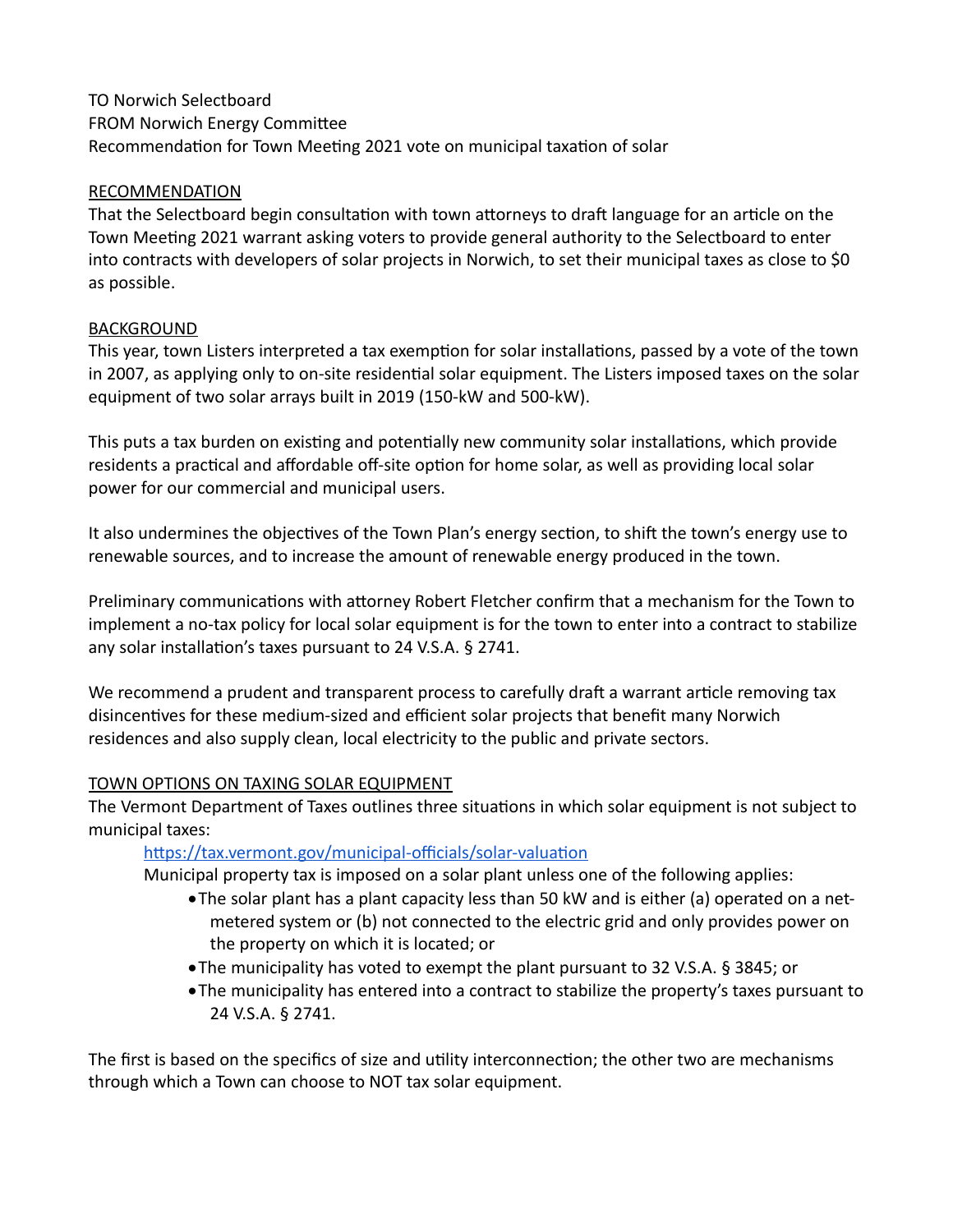Norwich acted on option #2 and voted an exemption under 32 VSA 3845 in 2007. The Listers are now interpreting this exemption as applying only to residential solar installations, and have imposed taxes on the solar equipment of two solar arrays built in 2019 (150-kW and 500-kW).

To implement a policy of not taxing ALL solar equipment, both residential and commercial/community, it appears that the Town needs to also pursue option #3: a vote to provide authority for taxstabilization contracts for solar projects, under 24 VSA 2741. [The text of the statute is at the end of this memo.]

#### WHY CHOOSE TO NOT TAX RESIDENTIAL AND BUSINESS COMMUNITY SOLAR ARRAYS?

## *1) Support solar in Norwich*

The central reason to pursue a no-tax policy for solar in Norwich is to be as supportive as possible to solar development. Town authority to enter into tax contracts for solar projects will ensure that the no-tax policy that the Town approved in 2007 is implemented comprehensively.

Among the clean-electricity technologies of wind, hydro, and solar, solar is the most suitable for development in town. One of the five Objectives in the Energy Chapter of the Town Plan is to "shift energy use in Norwich from non-renewable to renewable sources." Another explicitly supports intown projects: "Increase the amount of renewable energy being produced in Norwich in a manner that is consistent with the goals, objectives and policies of this plan."

# *2) Cost to the Town is Minimal*

The cost to the Town of a no-tax for solar policy would be small, because the potential yearly solar tax amounts are a very small percentage of the Town's total. The tax calculation follows a formula set by the state, at about 5% of the assessed value of the equipment. For the 150-kW array, it's \$766/year; for the 500-kW array, \$2600/year. Over the life of the projects, the impact is \$766 x 20 yrs = \$15,000, or \$2600 x 20 years = \$52,000.

The solar tax revenue (for these two projects) in one year totals to about \$3,366, or less than .1% (point-1 %) of the Town's annual property tax revenue of about \$3.5 million.

The long-term impact of a no-tax policy for solar is similarly minimal to the Town. Each additional 500 kW solar project like this would add less than 0.1% additional tax revenue. The contribution from solar taxes – which the Town would forgo under a no-tax policy – from ten additional systems would be <1% of total Town revenue. \*

## *3) This is policy the Town can control*

A municipal tax on solar equipment plays a bigger role in the budget of a solar project than it does in the Town budget. While federal and state policies on solar and net-metering incentives have a much greater impact on the budget of a solar project, the Town can't control those policy levers and should take action where it can.

## *4) Parity with other solar arrays in Town*

There is a significant parity issue for community solar. Both the Town's exemption vote in 2007 and later state law provide for no municipal property tax on small, residential-size solar arrays. But solar arrays that cluster together multiple households that can't install solar on their own property (ex.: a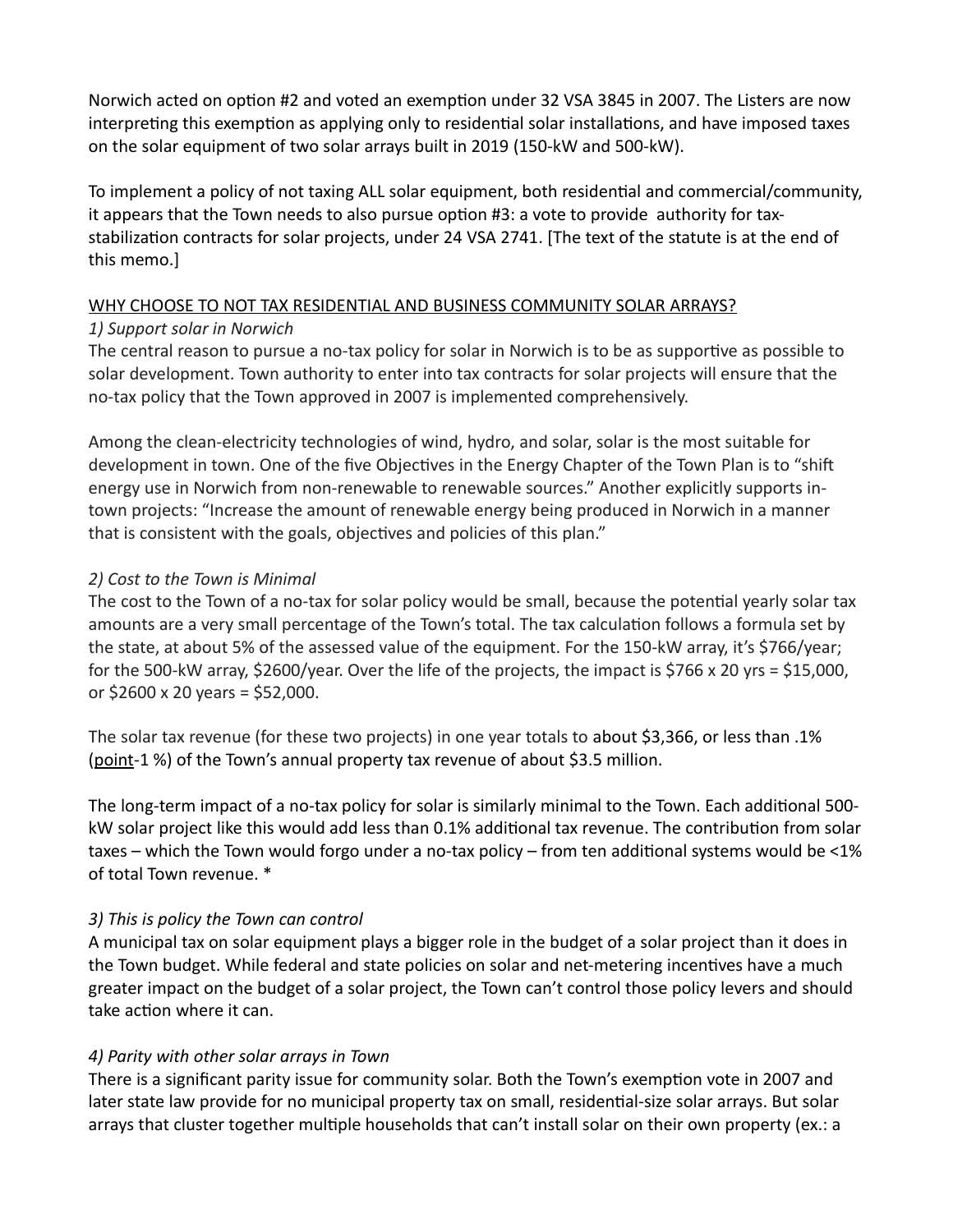shaded site, a rental house) will be treated differently by the Listers unless a no-tax policy is also applied to larger solar projects.

Half of the 150-kW array is owned by 16 local households as "community solar," and half provides clean electricity through a power purchase agreement to the Norwich Fire District and the Town of Fairlee.<http://www.greenenergytimes.org/2019/09/24/the-norwich-union-village-solar/> The 500-kW array also provides clean electricity through a power purchase agreement, to Norwichbased King Arthur Flour. More such projects should be encouraged, for both residents and businesses.

\* 20-year Tax impact Calculation:

Ten 500-kW projects taxed at about \$2600/year for 20 years yields total tax revenue of \$520,000. A static calculation of total Town tax revenue over 20 years (ie, using FY21 revenue without allowing for growth) is  $$3.5$  million x 20 years = \$70 million. \$520,000 / \$70,000,000 = .007 = .7%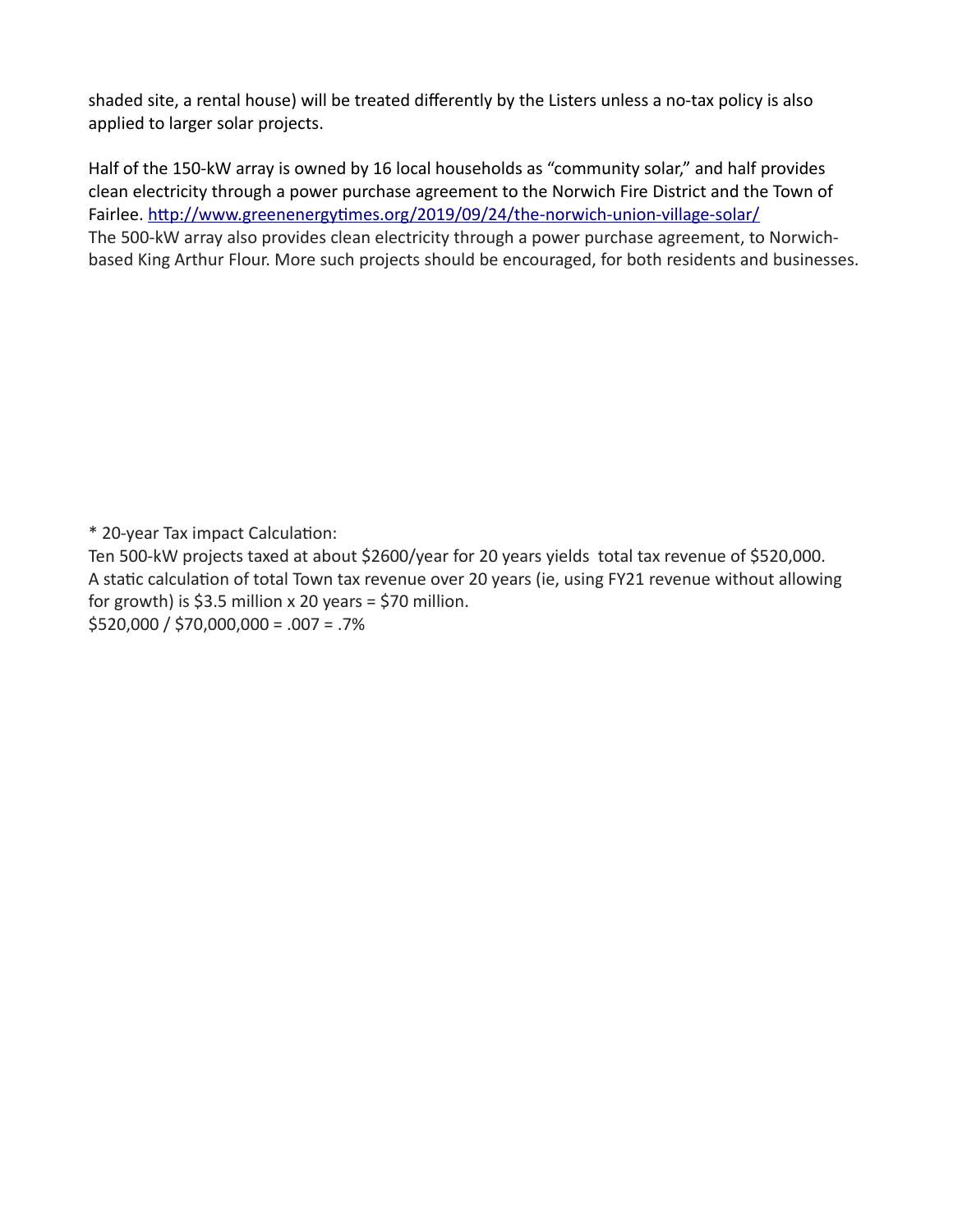#### 24 VSA 2741 <https://legislature.vermont.gov/statutes/section/24/075/02741>

§ 2741. Municipal corporations; property values fixed by contract

(a) A municipal corporation, as hereinafter provided, may **enter into a contract** with owners, lessees, bailees, or operators of agricultural, forestland, open space land, industrial or commercial real and personal property, and alternate-energy generating plants for the purpose of:

(1) fixing and maintaining the **valuation of such property** in the grand list;

(2) fixing and maintaining the rate or rates of tax applicable to such property;

(3) fixing the **amount in money which shall be paid as an annual tax** upon such property; or

(4) fixing the tax applicable to such property at a **percentage of the annual tax**.

(b) A municipal corporation, by vote of a majority of those present and voting at an annual or special meeting warned for that purpose for a contract relating to agricultural or forest property, open space land, or to alternate-energy generating plants, or by a vote of two-thirds of those present and voting at annual or special meeting warned for that purpose for a contract relating to commercial or industrial property, may either:

(1) provide general authority to its legislative branch to enter into such contracts as application is made; or

(2) provide limited authority to its legislative branch to negotiate contracts, which shall be effective upon ratification by a majority of those present and voting at an annual or special meeting warned for that purpose.

(c) Any contract entered into pursuant to this section:

(1) shall not be for a period in excess of ten years except for a contract to stabilize taxes for an alternate-energy generating plant, in which case the term shall not exceed the term of any license, permit, or other approval required to operate such a plant; (2) shall be filed with the clerk of the municipal corporation and shall be available for public inspection;

(3) may be with existing or new owners, lessees, bailees, or operators of such property, or with persons who intend to become owners, lessees, bailees, or operators of such property; and

(4) may be applicable to existing agricultural or forest property or open space land; renovations of or additions to existing agricultural, commercial, or industrial property, or open space land; or to new agricultural, forest, commercial, or industrial property, or open space land.

(d) For purposes of this section:

(1)"Renewable energy source" means any inexhaustible, continuous, or readily replaceable supply of energy, including solar,wind, hydroelectric, and geothermal. "Renewable energy source" does not mean any biomass, fossil, or mineral supply of energy, including wood, organic waste, oil, coal, or uranium.

(2)"Alternate-energy generating plant" means real and personal property that is built at an existing or new site after July 1, 1980, including any equipment, structure, or facility,